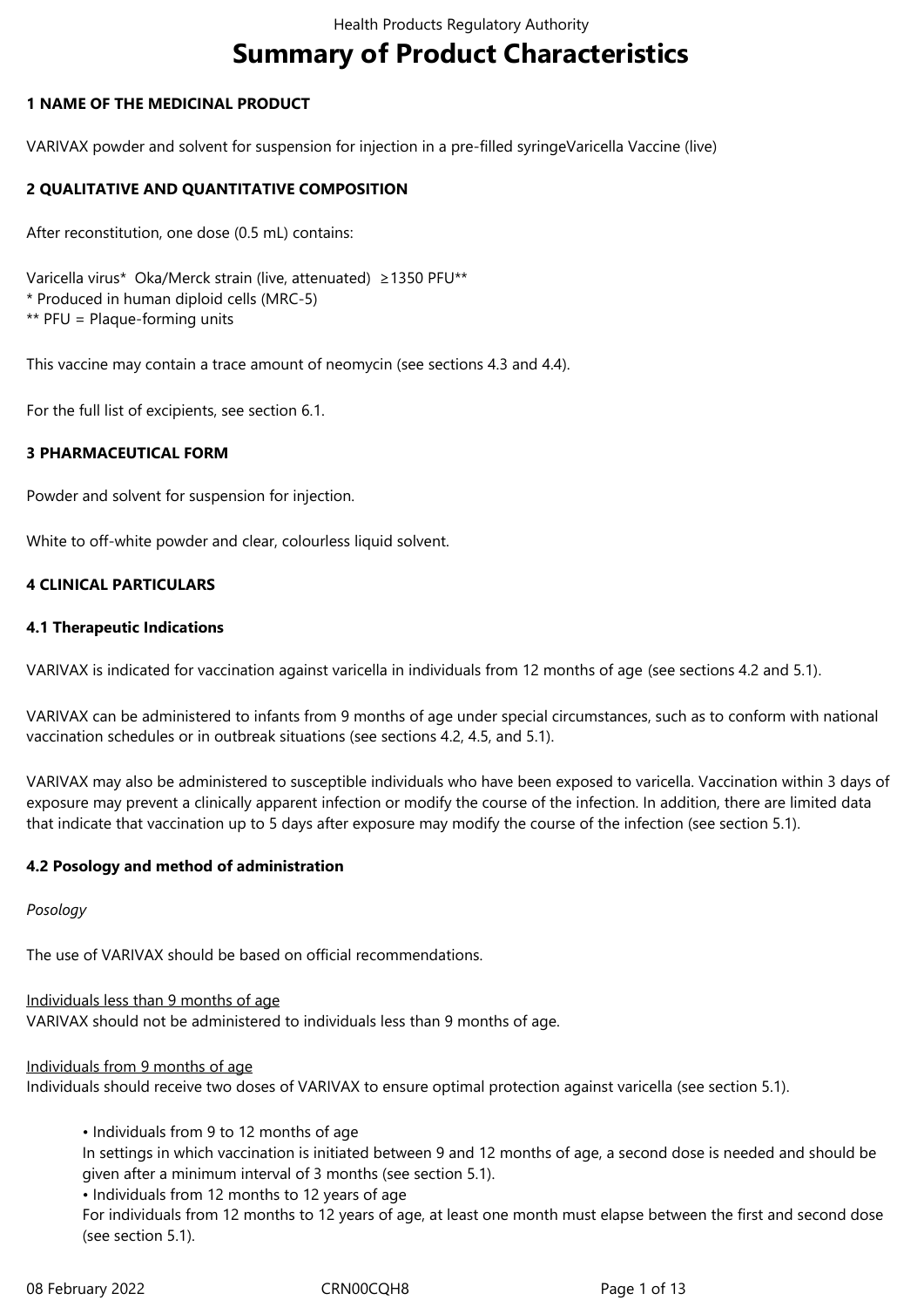*Note: applicable official recommendations may vary regarding the need for one or two doses and the interval between doses of varicella-containing vaccines.*

Individuals 12 months to 12 years of age with asymptomatic HIV infection [CDC Class 1] with an age-specific CD4+ T-lymphocyte percentage ≥25% should receive two doses given 12 weeks apart.

• Individuals from 13 years of age and older

Individuals from 13 years of age and older should receive two doses given 4-8 weeks apart. If the interval between doses exceeds 8 weeks, the second dose should be given as soon as possible (see section 5.1).

There are data available on protective efficacy for up to 9 years post-vaccination (see section 5.1). However, the need for booster doses has not been determined yet.

If VARIVAX is to be administered to seronegative subjects before a period of planned or possible future immunosuppression (such as those awaiting organ transplantation and those in remission from a malignant disease), the timing of the vaccinations should take into account the interval after the second dose before maximal protection might be expected (see sections 4.3, 4.4, and 5.1).

There are no data on protective efficacy or immune responses to VARIVAX in seronegative persons over 65 years of age.

# *Method of administration*

The vaccine is to be injected intramuscularly (IM) or subcutaneously (SC).

The preferred injection sites are the anterolateral area of the thigh in younger children and the deltoid area in older children, adolescents, and adults.

The vaccine should be administered subcutaneously in patients with thrombocytopenia or any coagulation disorder.

# **DO NOT INJECT INTRAVASCULARLY.**

Precautions to be taken before manipulating or administering the product:See section 6.6.

#### **4.3 Contraindications**

- Hypersensitivity to any varicella vaccine, to any of the excipients listed in section 6.1, or neomycin (which may be present as a trace residue, see sections 2 and 4.4).
- Blood dyscrasias, leukaemia, lymphomas of any type, or other malignant neoplasms affecting the hemic and lymphatic systems.
- Individuals receiving immunosuppressive therapy (including high doses of corticosteroids) (see section 4.8).
- Severe humoral or cellular (primary or acquired) immunodeficiency, e.g. severe combined immunodeficiency, agammaglobulinemia and AIDS or symptomatic HIV infection or an age-specific CD4+ T-lymphocyte percentage in children below 12 months: CD4+ <25%; children between 12-35 months: CD4+ <20%; children between 36-59 months: CD4+ <15% (see sections 4.4 and 4.8).
- Individuals with a family history of congenital or hereditary immunodeficiency, unless the immune competence of the potential vaccine recipient is demonstrated.
- Active untreated tuberculosis.
- Any illness with fever >38.5ºC; however, low-grade fever itself is not a contraindication to vaccination.
- Pregnancy. Furthermore, pregnancy should be avoided for 1 month following vaccination (see section 4.6).

#### **4.4 Special warnings and precautions for use**

#### **Traceability**

In order to improve the traceability of biological medicinal products, the name and the batch number of the administered product should be clearly recorded.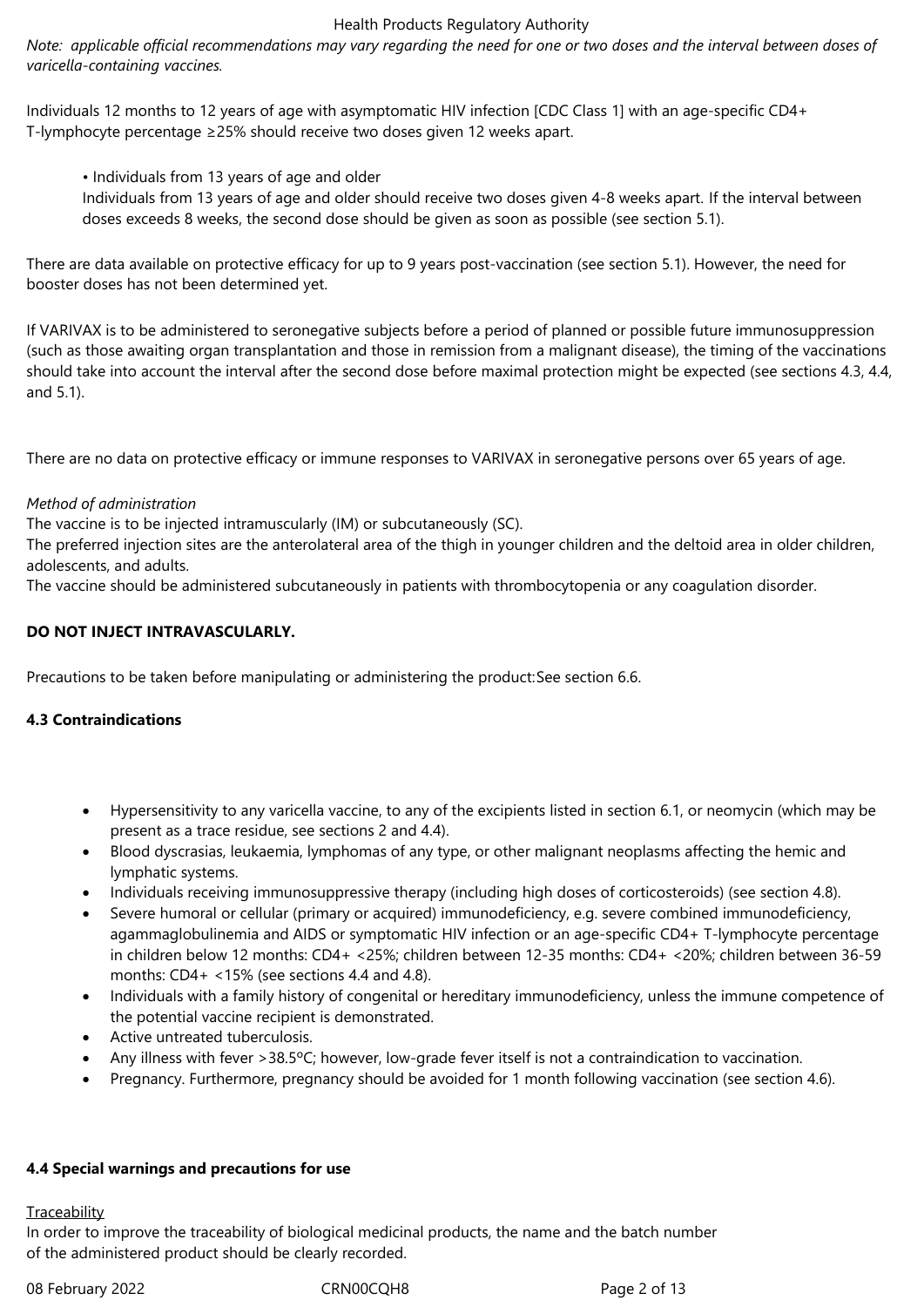As with all injectable vaccines, appropriate medical treatment and supervision should always be readily available in case of a rare anaphylactic reaction following the administration of the vaccine.

As for other vaccines, there is the possibility of hypersensitivity reactions, not only to the active principle, but also to any of the excipients listed in section 6.1 or neomycin (which may be present as a trace residue, see sections 2 and 4.3).

As with other vaccines, VARIVAX does not completely protect all individuals from naturally acquired varicella. Clinical trials have only assessed efficacy beginning 6 weeks after a single dose in healthy individuals up to 12 years of age or 6 weeks after the second dose in older subjects (see section 5.1).

Vaccination may be considered in patients with selected immune deficiencies where the benefits outweigh the risks (e.g., asymptomatic HIV subjects, IgG subclass deficiencies, congenital neutropenia, chronic granulomatous disease, and complement deficiency diseases).

Immunocompromised patients who have no contraindication for this vaccination (see section 4.3) may not respond as well as immunocompetent subjects; therefore, some of these patients may acquire varicella in case of contact, despite appropriate vaccine administration. These patients should be monitored carefully for signs of varicella.

Vaccine recipients should avoid use of salicylates for 6 weeks after vaccination (see section 4.5).

#### **Transmission**

Transmission of varicella vaccine virus (Oka/Merck strain) resulting in varicella infection including disseminated disease may rarely occur between vaccine recipients (who develop or do not develop a varicella-like rash) and contacts susceptible to varicella including healthy as well as high-risk individuals(see section 4.8).

Therefore, vaccine recipients should attempt to avoid, whenever possible, close association with susceptible high-risk individuals for up to 6 weeks following vaccination.

In circumstances where contact with high-risk individuals is unavoidable, before vaccination, the potential risk of transmission of the vaccine virus should be weighed against the risk of acquiring and transmitting the wild-type varicella virus (see section 4.8).

Susceptible high-risk individuals include:

- Immunocompromised individuals (see section 4.3);
- Pregnant women without documented positive history of chickenpox or laboratory evidence of prior infection;
- New-borns of mothers without documented positive history of chickenpox or laboratory evidence of prior infection.

Sodium

This medicinal product contains less than 1 mmol (23 mg) sodium per dose and is considered to be essentially 'sodium-free'.

#### Potassium

This medicinal product contains less than 1 mmol (39 mg) potassium per dose and is considered to be essentially 'potassium-free'.

#### **4.5 Interaction with other medicinal products and other forms of interactions**

VARIVAX must not be mixed with any other vaccine or other medicinal product in the same syringe. Other injectable vaccines or other medicinal products must be given as separate injections and at different body sites.

#### *Concomitant administration with other vaccines*

VARIVAX has been administered to toddlers at the same time as, but at a different injection site from, a combined measles, mumps, and rubella vaccine, *Haemophilus influenzae* type b conjugate vaccine, hepatitis B vaccine,

diphtheria/tetanus/whole-cell pertussis vaccine, and oral polio virus vaccine. There was no evidence of a clinically relevant difference in the immune responses to any of the antigens when co-administered with VARIVAX. If varicella vaccine (live)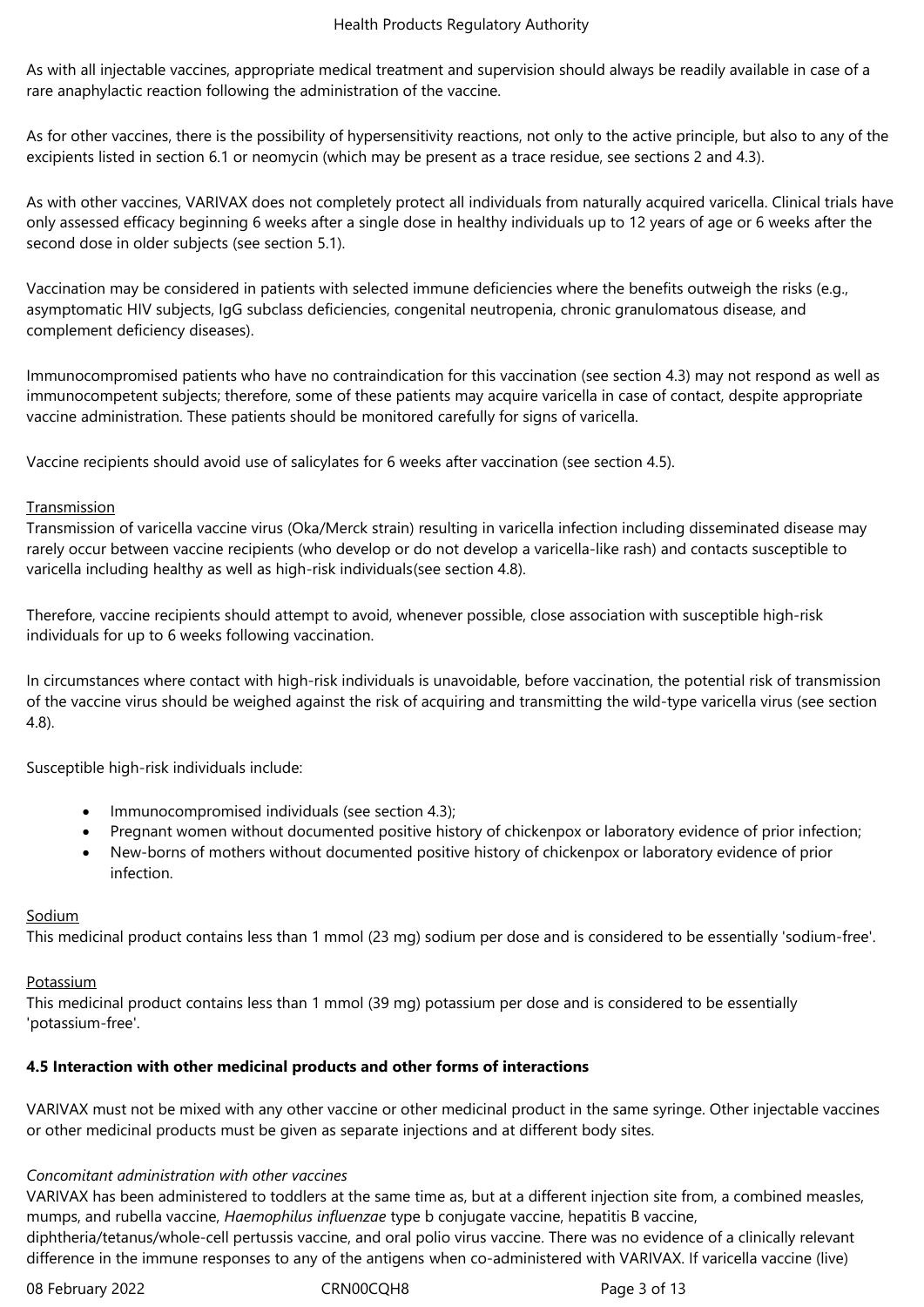(Oka/Merck strain) is not given concomitantly with measles, mumps, and rubella virus vaccine live, a 1-month interval between the 2 live virus vaccines should be observed.

Concurrent administration of VARIVAX and tetravalent, pentavalent or hexavalent (diphtheria, tetanus, and acellular pertussis [DTaP])-based vaccines has not been evaluated.

Vaccination should be deferred for at least 5 months following blood or plasma transfusions, or administration of normal human immune globulin or varicella zoster immune globulin (VZIG).

Administration of varicella zoster virus antibody-containing blood products, including VZIG or other immune globulin preparations, within 1 month following a dose of VARIVAX may reduce the immune response to the vaccine and hence reduce its protective efficacy. Therefore, administration of any of these products should be avoided within 1 month after a dose of VARIVAX unless considered to be essential.

Vaccine recipients should avoid use of salicylates for 6 weeks after vaccination with VARIVAX as Reye syndrome has been reported following use of salicylates during wild-type varicella infection *(see section 4.4).*

# **4.6 Fertility, pregnancy and lactation**

#### *Fertility*

Animal reproduction studies have not been conducted with VARIVAX. VARIVAX has not been evaluated for potential to impair fertility.

#### *Pregnancy*

Pregnant women should not be vaccinated with VARIVAX.

Studies have not been conducted with VARIVAX in pregnant women.

However, foetal damage has not been documented when varicella vaccines have been given to pregnant women. It is not known whether VARIVAX can cause foetal harm when administered to a pregnant woman or can affect reproduction capacity.

Pregnancy should be avoided for 1 month following vaccination. Women who intend to become pregnant should be advised to delay.

#### *Breast-feeding*

Due to the theoretical risk of transmission of the vaccine viral strain from mother to infant, VARIVAX is not generally recommended for breast*-*feeding mothers (see also section 4.4). Vaccination of exposed women with negative history of varicella or known to be seronegative to varicella should be assessed on an individual basis.

#### **4.7 Effects on ability to drive and use machines**

No studies on the effects on the ability to drive and use machines have been performed.

# **4.8 Undesirable effects**

# **a. Summary of the safety profile**

In clinical trials, frozen and refrigerator-stable formulations of varicella vaccine (live) (Oka/Merck strain) were administered to approximately 17,000 healthy individuals ≥12 months of age who were monitored for up to 42 days after each dose. There appeared to be no increased risk for adverse events with the use of VARIVAX in seropositive individuals. The safety profile of refrigerator-stable varicella vaccine (live) (Oka/Merck strain) was generally similar to the safety profile for earlier formulations of the vaccine.

In a double-blind, placebo-controlled study among 956 healthy individuals 12 months to 14 years of age, 914 of whom were serologically confirmed to be susceptible to varicella, the only adverse events that occurred at a significantly greater rate in vaccine recipients than in placebo recipients were pain(26.7% versus 18.1%)and redness (5.7% versus 2.4%) at the injection site and non-injection-site varicella-like rash (2.2% versus 0.2%).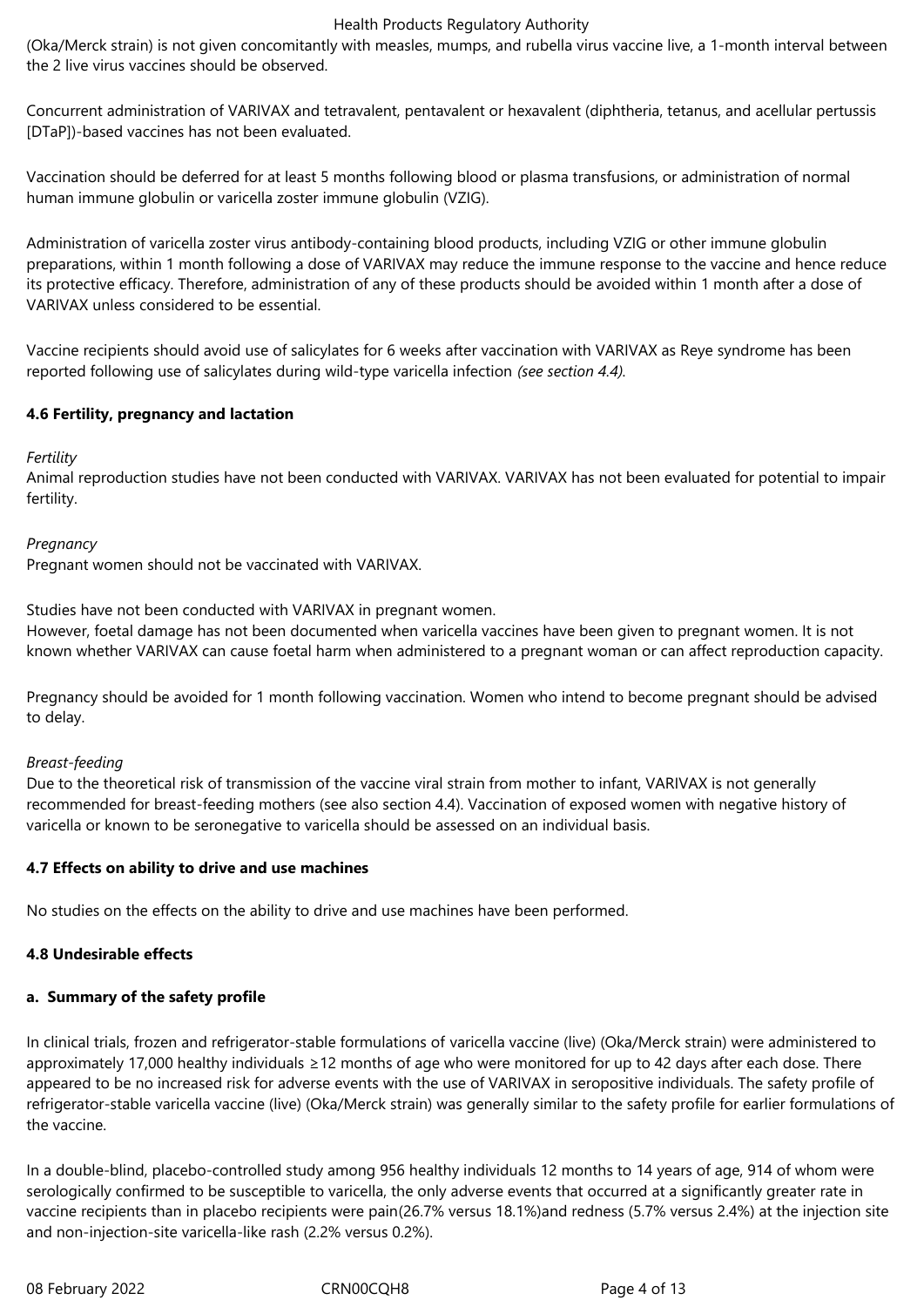In a clinical trial, 752 children received VARIVAX, either intramuscularly or subcutaneously. The general safety profile of either administration routes were comparable, although injection-site reactions were less frequent in the IM group (20.9%) compared with the SC group (34.3%).

In a post-marketing study with varicella vaccine (live) (Oka/Merck strain), conducted to evaluate short-term safety (follow-up of 30 or 60 days) in approximately 86,000 children, 12 months to 12 years of age, and in 3600 individuals, 13 years of age and older, no vaccine-related serious adverse events were reported.

# **b. Tabulated summary of adverse reactions**

# Clinical studies

Across clinical studies in which causality was assessed (5185 subjects), the following adverse events were reported in temporal association with vaccination:

Adverse events are ranked under headings of frequency using the following convention: *Very common (≥1/10), Common (≥1/100, <1/10), Uncommon (≥1/1000, <1/100), Rare (≥1/10,000, <1/1000)*

# *Healthy individuals 12 months to 12 years of age (1 dose)*

| <b>Adverse events</b>                                                                                           | <b>Frequency</b> |  |  |  |  |
|-----------------------------------------------------------------------------------------------------------------|------------------|--|--|--|--|
| Blood and the lymphatic system disorders                                                                        |                  |  |  |  |  |
| Lymphadenopathy, Lymphadenitis, Thrombocytopenia                                                                | Rare             |  |  |  |  |
| Nervous system disorders                                                                                        |                  |  |  |  |  |
| Headache, Somnolence                                                                                            | Uncommon         |  |  |  |  |
| Apathy, Nervousness, Agitation, Hypersomnia, Dream abnormality, Emotional changes, Gait Abnormality,            | Rare             |  |  |  |  |
| Febrile Seizure, Tremor                                                                                         |                  |  |  |  |  |
| Eye disorders                                                                                                   |                  |  |  |  |  |
| Conjunctivitis                                                                                                  | Uncommon         |  |  |  |  |
| Acute conjunctivitis, Tearing, Oedema of the eyelid, Irritation                                                 | Rare             |  |  |  |  |
| Ear and labyrinth disorders                                                                                     |                  |  |  |  |  |
| Ear pain                                                                                                        | Rare             |  |  |  |  |
| Respiratory, thoracic and mediastinal disorders                                                                 |                  |  |  |  |  |
| Cough, Nasal congestion, Respiratory congestion, Rhinorrhoea                                                    | Uncommon         |  |  |  |  |
| Sinusitis, Sneezing, Pulmonary congestion, Epistaxis, Rhinitis, Wheezing, Bronchitis, Respiratory infection,    | Rare             |  |  |  |  |
| Pneumonia                                                                                                       |                  |  |  |  |  |
| Metabolism and nutrition disorders                                                                              |                  |  |  |  |  |
| Anorexia                                                                                                        | Uncommon         |  |  |  |  |
| Infections and infestations                                                                                     |                  |  |  |  |  |
| Upper respiratory infection                                                                                     | Common           |  |  |  |  |
| Influenza, Gastroenteritis, Otitis, Otitis media, Pharyngitis, Varicella, Viral exanthema, Viral infection      | Uncommon         |  |  |  |  |
| Infection, Candidiasis, flu-like illness, Non-venomous bite/sting                                               | Rare             |  |  |  |  |
| Gastrointestinal disorders                                                                                      |                  |  |  |  |  |
| Diarrhoea, Vomiting                                                                                             | Uncommon         |  |  |  |  |
| Abdominal pain, Nausea, Flatulence, Hematochezia, Mouth ulcer                                                   | Rare             |  |  |  |  |
| Skin and subcutaneous tissue disorders                                                                          |                  |  |  |  |  |
| Rash, Measles/rubella-like rash, Varicella-like rash (generalized median 5 lesions)                             | Common           |  |  |  |  |
| Contact dermatitis, Diaper rash, Erythema, Miliaria rubra, Pruritus, Urticaria                                  | Uncommon         |  |  |  |  |
| Flushing, Vesicle, Atopic dermatitis, Eczema, Acne, Herpes simplex, Hive-like rash, Contusion, Dermatitis, Drug | Rare             |  |  |  |  |
| eruption, Impetigo, Skin infection, Measles, Sunburn                                                            |                  |  |  |  |  |
| Musculoskeletal and connective site conditions                                                                  |                  |  |  |  |  |
| Musculoskeletal pain, Myalgia, Pain of the hip, Leg or neck, Stiffness                                          | Rare             |  |  |  |  |
| Vascular disorders                                                                                              |                  |  |  |  |  |
| Extravasation                                                                                                   | Rare             |  |  |  |  |
| General disorders and administration site conditions                                                            |                  |  |  |  |  |
| Fever                                                                                                           | Very common      |  |  |  |  |

08 February 2022 CRN00CQH8 CRN00CQH8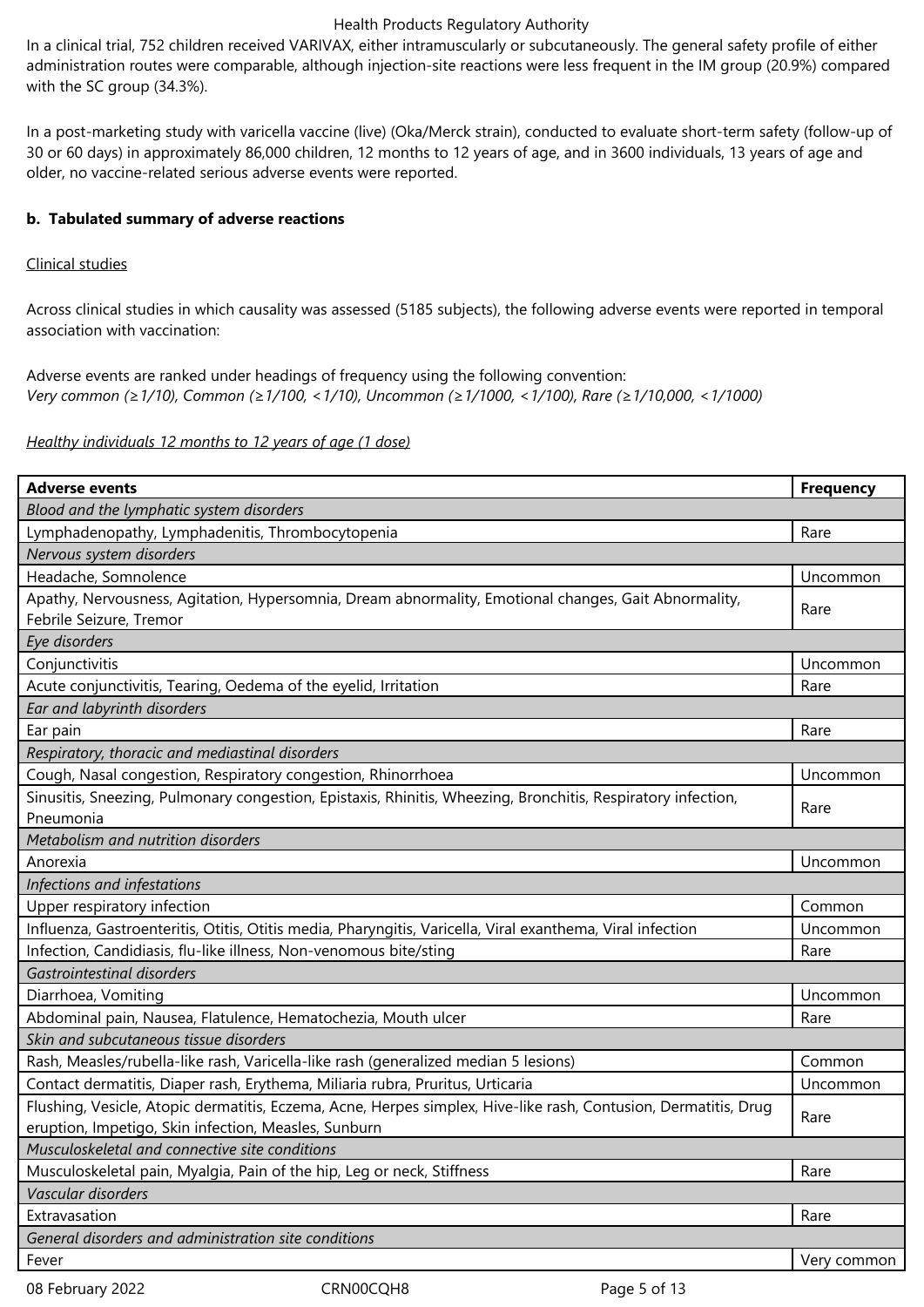| Injection site erythema, Rash, Pain/Tenderness/Soreness, Swelling, and Varicella-like rash (injection site median<br>2 lesions)                                                                                             | Common   |
|-----------------------------------------------------------------------------------------------------------------------------------------------------------------------------------------------------------------------------|----------|
| Asthenia/fatique, Injection site ecchymosis, Hematoma, Induration, Rash, Malaise                                                                                                                                            | Uncommon |
| Injection site eczema, Lump, Warmth, Hive-like rash, Discoloration, Inflammation, Stiffness, Trauma,<br>Roughness/Dryness, Oedema/Swelling, Warm sensation, Warm to touch, Venipuncture site hemorrhage, Lip<br>abnormality | Rare     |
| Psychiatric disorders                                                                                                                                                                                                       |          |
| Irritability                                                                                                                                                                                                                | Common   |
| Crying, Insomnia, Sleep disorder                                                                                                                                                                                            | Uncommon |

## *Healthy individuals 12 months to 12 years of age (2 doses received ≥ 3 months apart)*

The following serious adverse events temporally associated with the vaccination were reported in individuals 12 months to 12 years of age given varicella vaccine (live) (Oka/Merck strain): diarrhoea, febrile seizure, fever, post-infectious arthritis, vomiting.

The rates of systemic clinical adverse events after a second dose of VARIVAX were generally similar to, or lower than, those seen with the first dose. The rates of injection-site reactions (primarily erythema and swelling) were higher after a second dose (see section 5.1 for study description).

#### *Healthy individuals 13 years of age and older (majority received 2 doses 4 to 8 weeks apart)*

Causality was not assessed in individuals 13 years of age and older with the exception of serious adverse events. However, across clinical studies (1648 subjects) the following events were temporally associated with vaccination:

| <b>Adverse events</b>                                                                   | <b>Frequency</b> |  |  |
|-----------------------------------------------------------------------------------------|------------------|--|--|
| Skin and subcutaneous tissue disorders                                                  |                  |  |  |
| Varicella-like rash (generalized median 5 lesions)                                      | Common           |  |  |
| General disorders and administration site conditions                                    |                  |  |  |
| Fever ≥37.7°C oral, Injection-site erythema, Soreness and Swelling                      | Very common      |  |  |
| Injection-site rash, Pruritus and Varicella-like rash (injection site median 2 lesions) | Common           |  |  |
| Injection-site ecchymosis, Hematoma, Induration, Numbness and Warmth                    | Uncommon         |  |  |
| Heaviness, Hyperpigmentation, Stiffness                                                 | Rare             |  |  |

#### Post-Marketing Surveillance

The following adverse events have been spontaneously reported in temporal relation to VARIAX during worldwide post-marketing use:

| Adverse events <sup>+</sup>                                                                                                |
|----------------------------------------------------------------------------------------------------------------------------|
| Blood and the lymphatic system disorders                                                                                   |
| Aplastic anaemia, Thrombocytopenia (including idiopathic thrombocytopenic purpura (ITP)), Lymphadenopathy                  |
| Nervous system disorders                                                                                                   |
| Cerebrovascular accident, Febrile and Non-Febrile Convulsions, Guillain-Barré syndrome, Transverse myelitis, Bell's palsy, |
| Ataxia*, Vertigo/Dizziness, Paresthesia                                                                                    |
| Respiratory, thoracic and mediastinal disorders                                                                            |
| Pneumonitis                                                                                                                |
| Skin and subcutaneous tissue disorders                                                                                     |
| Stevens-Johnson syndrome, Erythema multiforme, Henoch-Schönlein purpura, Secondary bacterial infections of skin and soft   |
| tissues, including Impetigo and Cellulitis                                                                                 |
| Infections and infestations                                                                                                |
| Encephalitis*‡, Pharyngitis, Pneumonia*, Varicella (vaccine strain), Herpes zoster*‡, Aseptic meningitis‡                  |
| General disorders and administration site conditions                                                                       |
| Irritability                                                                                                               |
| Immune system disorders                                                                                                    |
| Anaphylaxis (including anaphylactic shock) and related phenomena such as Angioneurotic Oedema, Facial Oedema, and          |
| Peripheral Oedema, Anaphylaxis in individuals with or without an allergic history                                          |
| CRN00CQH8<br>08 February 2022<br>Page 6 of 13                                                                              |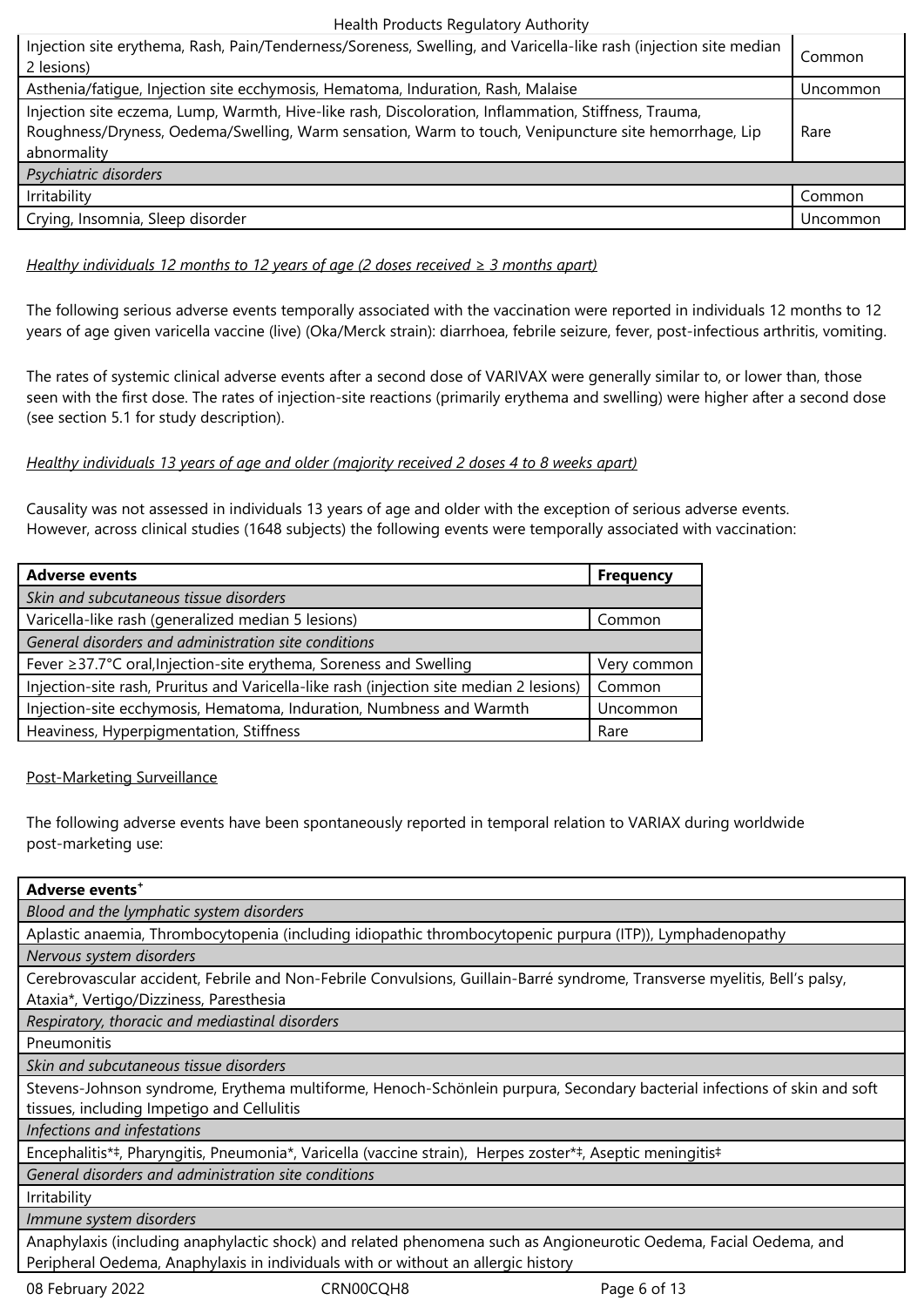**<sup>+</sup>**Because these events are reported voluntarily from a population of uncertain size, it is not always possible to reliably estimate their frequency or establish a causal relationship to vaccine exposure. Consequently, the frequency of these adverse events is qualified as "not known".

\* These selected adverse events reported with varicella vaccine (live) (Oka/Merck strain) are also a consequence of wild-type varicella infection. There is no indication of an increased risk of these adverse events following vaccination compared with wild-type disease from active post-marketing surveillance studies or passive post-marketing surveillance reporting (see section 5.1).

‡ See section c.

Postvaccination rashes in which the Oka/Merck strain was isolated were generally mild (see section 5.1).

# **c. Description of selected adverse reactions**

# Cases of herpes zoster in clinical studies

In clinical trials, 12 cases of herpes zoster have been reported in 9543 vaccinated individuals 12 months to 12 years of age during 84,414 person-years of follow-up. This resulted in a calculated incidence of at least 14 cases per 100,000 person-years, compared with 77 cases per 100,000 person-years following wild-type varicella infection. In 1652 vaccinated individuals 13 years of age and older, 2 cases of herpes zoster were reported. All 14 cases were mild and no sequelae were reported.

In another clinical study in individuals 12 months to 12 years of age, there were 2 cases of herpes zoster reported in the group receiving one dose of the vaccine and no cases were reported in the two-dose group. The subjects were followed for 10 years postvaccination.

Active surveillance data in children vaccinated with varicella vaccine (live) (Oka/Merck strain) and followed for 14 years after vaccination showed no increase in the frequency of herpes zoster compared to children with prior wild-type varicella during the pre-vaccine era. However, the long-term effect of varicella vaccine (live) (Oka/Merck strain) on the incidence of herpes zoster is unknown at present (see section 5.1).

# Complications associated with varicella

Complications of varicella from vaccine strain, including herpes zoster and disseminated disease such as aseptic meningitis and encephalitis, have been reported in immunocompromised or immunocompetent individuals.

#### **Transmission**

Based on isolated case reports from post-marketing surveillance, the vaccine virus may rarely be transmitted to contacts of vaccinees who develop or do not develop a varicella-like rash (see section 4.4).

# Concomitant use of varicella vaccine (live) (Oka/Merck strain) with other paediatric vaccines

When varicella vaccine (live) (Oka/Merck strain) was given concurrently with measles, mumps, rubella vaccine (M-M-R II) to 12 to 23-month-old individuals, fever (≥38.9°C; oral equivalent, Days 0 to 42 postvaccination) was reported at a rate of 26-40% (see also section 4.5).

# **d. Other special population**

# Immunocompromised individuals (see section 4.3)

Necrotizing retinitis has been reported post-marketing in immunocompromised individuals.

#### **Elderly**

Clinical trial experience has not identified differences in the safety profile between the elderly (individuals ≥65 years of age) and younger subjects.

# Reporting of suspected adverse reactions

Reporting suspected adverse reactions after authorisation of the medicinal product is important. It allows continued monitoring of the benefit/risk balance of the medicinal product. Healthcare professionals are asked to report any suspected adverse reactions via HPRA Pharmacovigilance. Website: www.hpra.ie.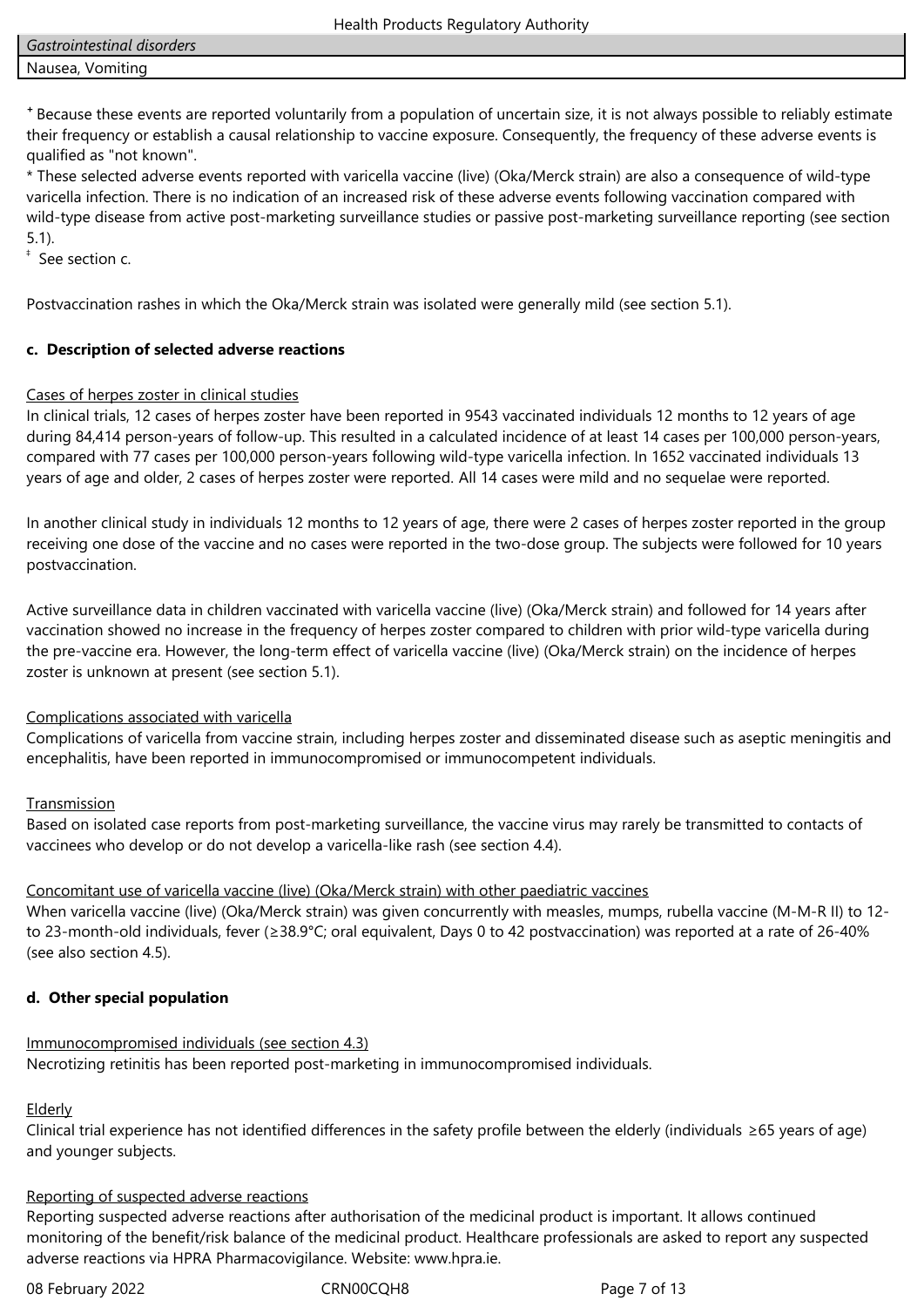#### **4.9 Overdose**

Accidental administration of more than the recommended dose of varicella vaccine (live) (Oka/Merck strain) has been reported (either a larger dose than recommended was injected, more than one injection was given, or the interval between injections was shorter than that recommended). Of these cases, the following adverse events were reported: injection-site redness, soreness, inflammation; irritability; gastrointestinal complaints (i.e., hematemesis, fecal emesis, gastroenteritis with vomiting and diarrhoea); cough and viral infection. None of the cases had long-term sequelae.

#### **5 PHARMACOLOGICAL PROPERTIES**

#### **5.1 Pharmacodynamic properties**

Pharmacotherapeutic group: virus vaccines - varicella viruses

ATC code: J07BK01

*Evaluation of clinical efficacy*

#### *Efficacy in individuals less than 12 months of age*

Clinical efficacy has not been evaluated when vaccination was initiated at less than 12 months of age.

#### *One-dose regimen in healthy individuals 12 months to 12 years of age*

In combined clinical trials using earlier formulations of the varicella vaccine (live) (Oka/Merck strain) at doses ranging from approximately 1000 to 17,000 PFU, the majority of subjects who received the varicella vaccine (live) (Oka/Merck strain) and were exposed to wild-type virus were either completely protected from chickenpox or developed a milder form of the disease.

In particular, the protective efficacy of varicella vaccine (live) (Oka/Merck strain) beginning 42 days postvaccination was evaluated in three different ways:

1) by a double-blind, placebo-controlled trial over 2 years (N=956; efficacy 95 to 100%; formulation containing 17,430 PFU);

2) by assessment of protection from disease following household exposure over 7 to 9 years of observation (N=259; efficacy 81 to 88%; formulation containing 1000-9000 PFU); and

3) by comparing chickenpox rates over 7 to 9 years in vaccinees versus historical control data from 1972 through 1978 (N=5404; efficacy 83 to 94%; formulation containing 1000-9000 PFU).

In a group of 9202 individuals 12 months to 12 years of age who had received a dose of the varicella vaccine (live) (Oka/Merck strain), 1149 cases of infection (occurring more than 6 weeks postvaccination) were observed over a follow-up period of up to 13 years. Out of these 1149 cases, 20 (1.7%) were classified as severe (number of lesions ≥300, oral body temperature ≥37.8°C). The above-mentioned data, compared with the 36% proportion of severe cases observed following the wild-type virus infection in the unvaccinated historical controls, corresponds to a 95% relative decrease in the proportion of severe cases observed in the vaccinees who acquired infection after vaccination.

Prophylaxis of varicella by vaccination up to 3 days following exposure has been investigated in two small controlled trials. The first study demonstrated that none of 17 children developed varicella following household exposure compared with 19 of 19 unvaccinated contacts. In a second placebo-controlled trial of post-exposure prophylaxis, one of 10 children in the vaccine group versus 12 of 13 in the placebo group developed varicella. In an uncontrolled trial in a hospital setting, 148 patients, of whom 35 were immunocompromised, received a dose of varicella vaccine 1 to 3 days post-exposure and none developed varicella.

Published data on prevention of varicella at 4 to 5 days post-exposure are limited. In a double-blind trial, 26 susceptible siblings of children with active varicella were randomized to placebo or varicella vaccine. In the varicella vaccine group, 4 of 13 children (30.8%) developed varicella, of whom 3 children were vaccinated on Days 4 to 5. However, the disease was mild (1, 2, and 50 lesions). In contrast, 12 of 13 children (92.3%) in the placebo group developed typical varicella (60 to 600 lesions). Thus, vaccination 4 to 5 days after exposure to varicella may modify the course of any secondary cases of varicella.

08 February 2022 **CRN00CQH8** Page 8 of 13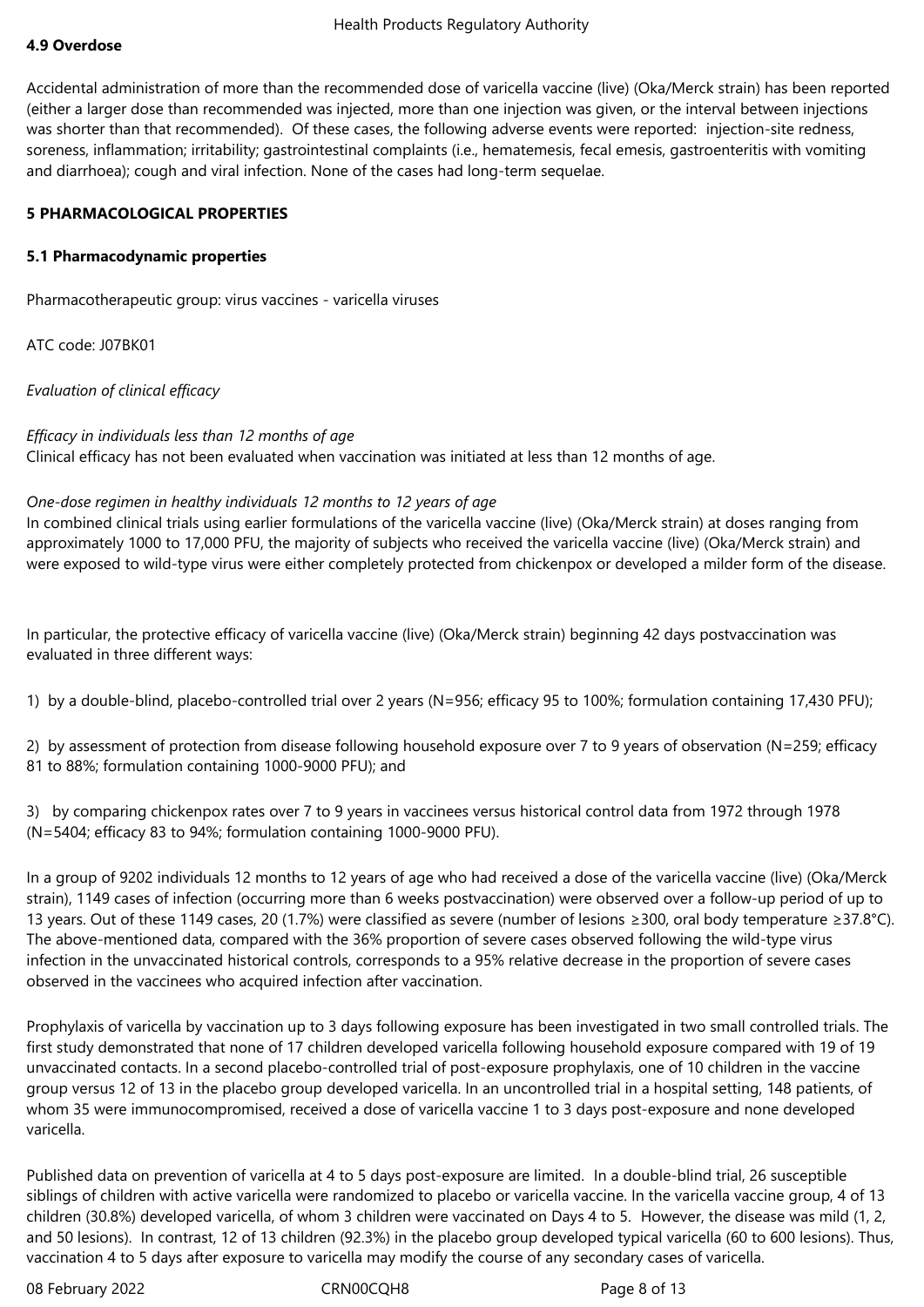# *Two-dose regimen in healthy individuals 12 months to 12 years of age*

In a study comparing 1-dose (N=1114) and 2-doses (N=1102) given 3 months apart, the estimated efficacy against all severities of varicella disease for the 10-year observation period was 94% for 1-dose and 98% for 2 doses (p<0.001). The cumulative rate of varicella over the 10-year observation period was 7.5% after 1 dose and 2.2% after 2 doses. Most cases of varicella reported in recipients of 1 dose or 2 doses were mild.

# *Two-dose regimen in healthy individuals 13 years of age and older*

Protective efficacy following two doses given 4 or 8 weeks apart in individuals 13 years of age or older was evaluated based on household exposure over 6 to 7 years after vaccination. The clinical efficacy rate ranged from approximately 80 to 100%.

### Immunogenicity of varicella vaccine (live) (Oka/Merck strain)

#### *One-dose regimen in individuals 12 months to 12 years of age*

Clinical studies have established that the immunogenicity of the refrigerator-stable formulation is similar to the immunogenicity of earlier formulations that were evaluated for efficacy.

A titer ≥5 gpELISA units/mL (gpELISA is a highly sensitive assay that is not commercially available) at 6 weeks postvaccination has been shown to be an approximate correlate of clinical protection. However, it is not known whether a titer of ≥0.6 gpELISA units/mL correlates with long-term protection.

# Humoral immune response in individuals 12 months to 12 years of age

Seroconversion (based on assay cut-off that generally corresponds to ≥0.6 gpELISA units/mL) was observed in 98% of 9610 susceptible individuals 12 months to 12 years of age who received doses ranging from 1000 to 50,000 PFU. Varicella antibody titers ≥5 gpELISA units/mL were induced in approximately 83% of these individuals.

In individuals 12 to 23 months of age, the administration of VARIVAX refrigerated (8000 PFU/dose or 25,000 PFU/dose) induced varicella antibody titers ≥5 gpELISA units/mL at 6 weeks postvaccination, in 93% of individuals vaccinated.

# Humoral immune response in individuals 13 years of age and older

In 934 individuals 13 years of age and older, several clinical trials with varicella vaccine (live) (Oka/Merck strain) at doses ranging from approximately 900 to 17,000 PFU, have shown a seroconversion rate (varicella antibody titer ≥0.6 gpELISA units/mL) after 1 dose of vaccine ranging from 73 to 100%. The proportion of subjects with antibody titers≥5 gpELISA units/mL ranged from 22 to 80%.

After 2 doses of vaccine (601 subjects) at doses ranging from approximately 900 to 9000 PFU, the seroconversion rate ranged from 97 to 100% and the proportion of subjects with antibody titers≥5 gpELISA units/mL ranged from 76 to 98%.

There are no data on immune responses to VARIVAX in Varicella‑zoster virus (VZV)-seronegative persons ≥65 years of age.

#### Humoral immunity according to route of administration

A comparative study in 752 subjects who received VARIVAX either by intramuscular route or subcutaneous route demonstrated a similar immunogenicity profile with both administration routes.

#### *Two-dose regimen in healthy individuals 12 months to 12 years of age*

In a multicenter study, healthy children 12 months to 12 years of age received either 1 dose of VARIVAX or 2 doses administered 3 months apart. The immunogenicity results are shown in the following table.

|                                                     |           | <b>VARIVAX</b>          | <b>VARIVAX</b>     |                    |
|-----------------------------------------------------|-----------|-------------------------|--------------------|--------------------|
|                                                     |           | 1-Dose Regimen          | 2-Dose Regimen     |                    |
|                                                     |           | $(N = 1114)$            | $(N = 1102)$       |                    |
|                                                     |           | 6 Weeks Postvaccination | 6 Weeks Postdose 1 | 6 Weeks Postdose 2 |
| Seroconversion Rate                                 |           | 98.9% (882/892)         | 99.5% (847/851)    | 99.9% (768/769)    |
|                                                     |           |                         |                    |                    |
| Percent with VZV Antibody Titer ≥5 gpELISA units/mL |           | 84.9% (757/892)         | 87.3% (743/851)    | 99.5% (765/769)    |
| (Seroprotection Rate)                               |           |                         |                    |                    |
| Geometric mean titers (qpELISA units/mL)            |           | 12.0                    | 12.8               | 141.5              |
| 08 February 2022                                    | CRN00CQH8 |                         | Page 9 of 13       |                    |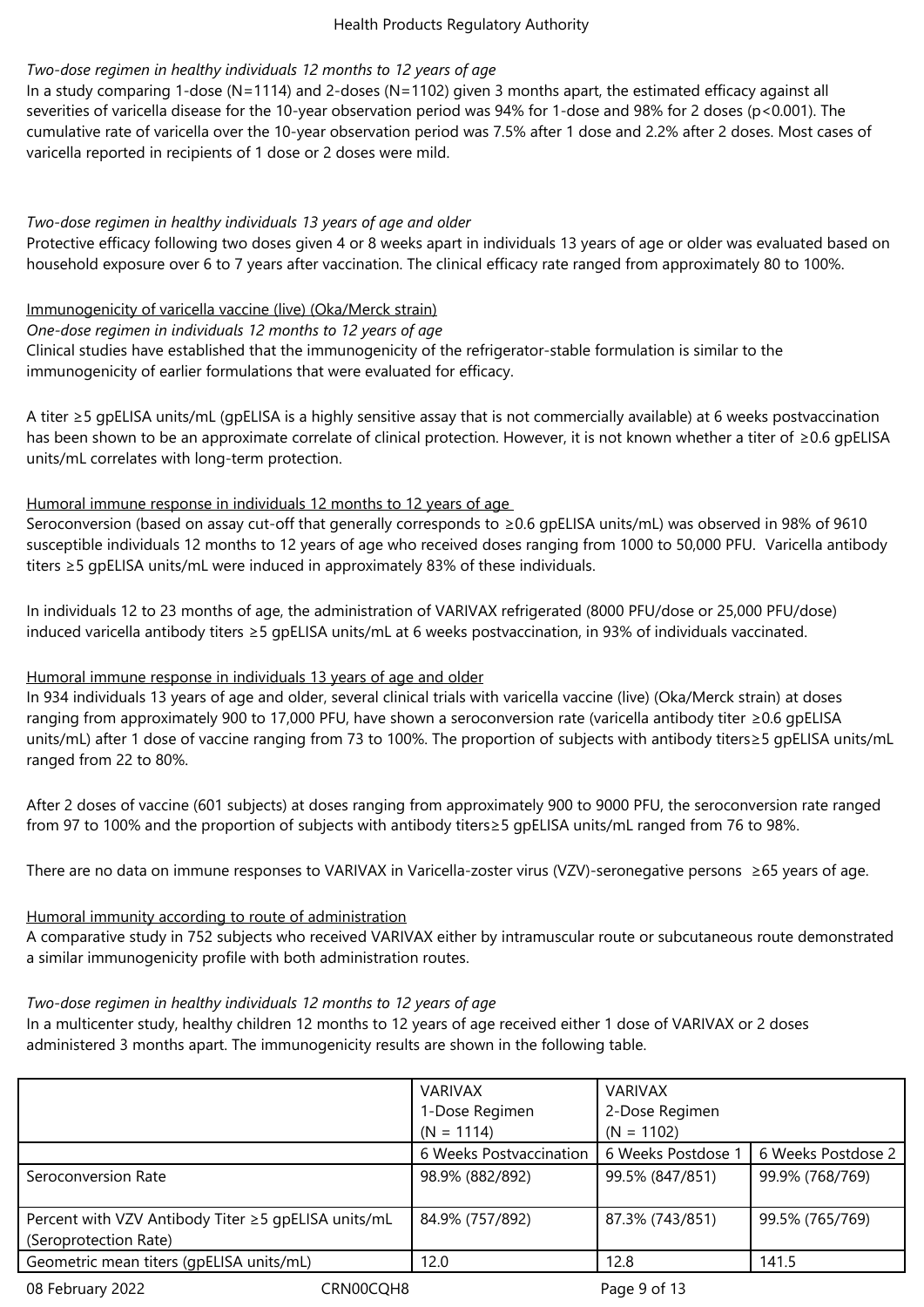The results from this study and other studies in which a second dose of vaccine was administered 3 to 6 years after the initial dose demonstrate significant boosting of the VZV antibody response with a second dose. VZV antibody levels after 2 doses given 3 to 6 years apart are comparable to those obtained when the 2 doses are given 3 months apart. The seroconversion rates were approximately 100% after the first dose and 100% after the second dose. The vaccine seroprotection rates (≥5 gpELISA units/mL) were approximately 85% after the first and 100% after the second dose and the geometric mean titer (GMT) rose an average of approximately 10-fold after the second dose (for safety see section 4.8).

# *Two‑dose regimen in healthy individuals 9 to 12 months of age at the time of first dose*

A clinical study was conducted with the combined measles, mumps, rubella and varicella (Oka/Merck) (MMRV) vaccine administered with a 2‑dose schedule, the doses being given 3 months apart in 1,620 healthy subjects from 9 to 12 months of age at the time of first dose.

The safety profile post-dose 1 and 2 was generally comparable for all age cohorts.

In the Full Analysis Set (vaccinated subjects regardless of their antibody titre at baseline), seroprotection rates of 100% were elicited to varicella post‑dose 2, regardless of the age of the vaccinee at the first dose.

The seroprotection rates and geometric mean titres (GMTs) to varicella for the Full Analysis Set are provided in the following table.

|                                                         | <b>MMRV Vaccine</b><br>Dose 1 at 9<br>months /<br>Dose 2 at 12<br>months<br>$(N = 527)$ |                      | <b>MMRV Vaccine</b><br>Dose 1 at 11<br>months / Dose 2<br>at 14 months<br>$(N = 480)$ |                      | <b>MMRV Vaccine</b><br>Dose 1 at 12<br>months / Dose 2<br>at 15 months<br>$(N = 466)$ |                      |
|---------------------------------------------------------|-----------------------------------------------------------------------------------------|----------------------|---------------------------------------------------------------------------------------|----------------------|---------------------------------------------------------------------------------------|----------------------|
|                                                         | 6<br>Weeks                                                                              | 6<br>Weeks           | 6<br>Weeks                                                                            | 6<br>Weeks           | 6<br>Weeks                                                                            | 6<br>Weeks           |
|                                                         | Post-d                                                                                  | Post-d               | Post-d                                                                                | Post-d               | Post-d                                                                                | Post-d               |
|                                                         | ose 1                                                                                   | ose 2                | ose 1                                                                                 | ose 2                | ose 1                                                                                 | ose 2                |
| Seroprotection rateto varicella                         | 93.1%                                                                                   | 100%                 | 97.0%                                                                                 | 100%                 | 96.5%                                                                                 | 100%                 |
| [95% CI]                                                | [90.6;                                                                                  | [99.3;               | [95.1;                                                                                | [99.2;               | [94.4;                                                                                | [99.2;               |
| (titre $\geq$ 5 gpELISA units/mL)                       | 95.1]                                                                                   | 1001                 | 98.4]                                                                                 | 1001                 | 98.0]                                                                                 | 100]                 |
| Geometric mean titres<br>[95% CI]<br>(qpELISA units/mL) | 12<br>[12; 13]                                                                          | 321<br>[293;<br>3521 | 15<br>[14; 15]                                                                        | 411<br>[376;<br>450] | 15<br>[14; 15]                                                                        | 481<br>[441;<br>5261 |

#### *Duration of immune response*

# *One-dose regimen in individuals 12 months to 12 years of age*

In those clinical studies involving healthy individuals 12 months to 12 years of age who have been followed long-term after single-dose vaccination, detectable varicella antibodies (gpELISA ≥0.6 units/ mL) were present in 99.1% (3092/3120) at 1 year, 99.4% (1382/1391) at 2 years, 98.7% (1032/1046) at 3 years, 99.3% (997/1004) at 4 years, 99.2% (727/733) at 5 years, and 100% (432/432) at 6 years postvaccination.

# *Two-dose regimen in individuals 12 months to 12 years of age*

Over 9 years of follow-up, the GMTs and percent of subjects with VZV antibody titers ≥5 gpELISA units/mL in the 2-dose recipients were higher than those in the 1-dose recipients for the first year of follow-up and comparable during the entire follow-up period. The cumulative rate of VZV antibody persistence with both regimens remained very high at year 9 (99.0% for the 1-dose group and 98.8% for the 2-dose group).

# Individuals 13 years of age and older

In clinical studies involving healthy individuals 13 years of age and older who received 2 doses of vaccine, detectable varicella antibodies (gpELISA ≥0.6 units/mL) were present in 97.9% (568/580) at 1 year, 97.1% (34/35) at 2 years, 100% (144/144) at 3 years, 97.0% (98/101) at 4 years, 97.5% (78/80) at 5 years, and 100% (45/45) at 6 years postvaccination.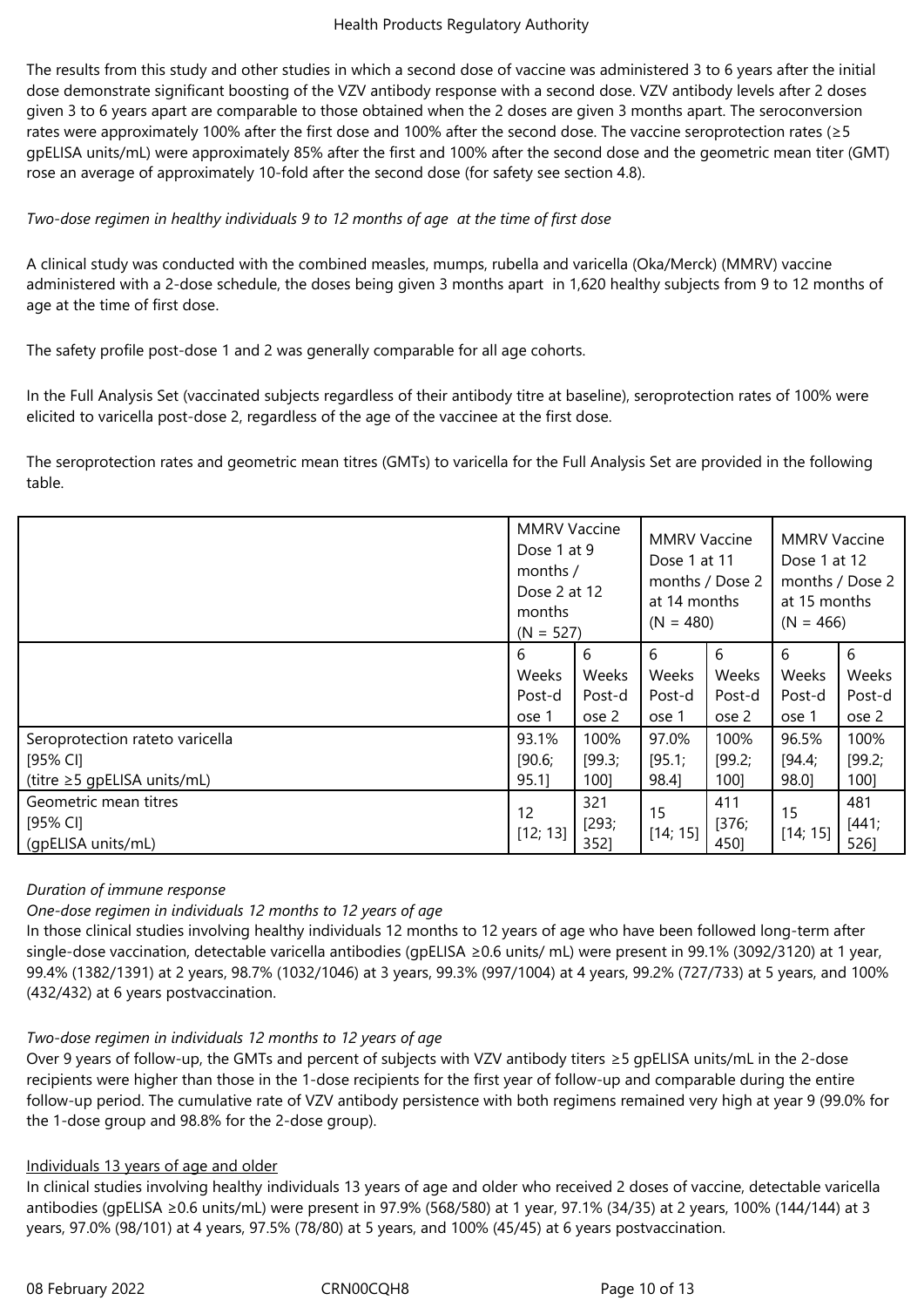A boost in antibody levels has been observed in vaccinees following exposure to wild-type varicella, which could account for the apparent long-term persistence of antibody levels after vaccination in these studies. The duration of immune response following administration ofvaricella vaccine (live) (Oka/Merck strain) in the absence of wild-type boosting is unknown (see section 4.2).

Immune memory was demonstrated by administering a booster dose of varicella vaccine (live) (Oka/Merck strain) 4 to 6 years after the first vaccination in 419 individuals who were 1 to 17 years of age at the time of the first injection. The GMT prior to the booster dose was 25.7 gpELISA units/mL and increased to 143.6 gpELISA units/mL approximately 7-10 days after the booster dose.

#### **Effectiveness of varicella vaccine (live) (Oka/Merck strain)**

### Observational studies of long-term effectiveness of VARIVAX

Surveillance data from two U.S. observational effectiveness studies confirmed that widespread varicella vaccination reduces the risk of varicella by approximately 90%. Furthermore,the reduced risk of varicellawas maintained at the population level over at least 15 years both in vaccinated and unvaccinated individuals. The data also suggest that varicella vaccination may reduce the risk of herpes zoster in vaccinated individuals.

In the first study, a long-term prospective cohort study, approximately 7,600 children vaccinated in 1995 with varicella vaccine in their second year of life were actively followed for 14 years in order to estimate the occurrence of varicella and herpes zoster. By the end of the study in 2009, 38% of the study children were known to have received a second dose of varicella vaccine. Of note, in 2006, a second dose of varicella vaccine was recommended in the U.S. Over the entire follow-up, the incidence of varicella was approximately 10-fold lower among vaccinees than among children of the same age in the pre-vaccine era (estimated vaccine effectiveness over the study period was between 73% and 90%). Regarding herpes zoster, there were fewer herpes zoster cases among varicella vaccinees during the follow-up period than expected from rates in children of the same age with prior wild-type varicella during the pre-vaccine era (relative risk = 0.61, 95% CI 0.43 - 0.89). Breakthrough varicella and zoster cases were usually mild.

In a second long-term surveillance study, five cross-sectional surveys on varicella incidence, each from a random sample of approximately 8,000 children and adolescents 5 to 19 years of age, were conducted over 15 years, from 1995 (pre-vaccine) through 2009. Results showed a gradual decline of varicella rates by an overall 90% to 95% (approximately 10- to 20-fold) from 1995 to 2009 in all age groups, both in vaccinated and unvaccinated children and adolescents. In addition, a decrease by approximately 90% (approximately 10‑fold) in varicella hospitalization rates was observed in all age groups.

#### **5.2 Pharmacokinetic properties**

Evaluation of pharmacokinetic properties is not required for vaccines.

# **5.3 Preclinical safety data**

Traditional preclinical safety studies were not performed, but there are no preclinical concerns considered relevant to clinical safety beyond data included in other sections of the SPC.

# **6 PHARMACEUTICAL PARTICULARS**

#### **6.1 List of excipients**

*Powder:* Sucrose Hydrolysed gelatin Urea Sodium chloride Monosodium L-glutamate Anhydrous disodium phosphate Potassium dihydrogen phosphate Potassium chloride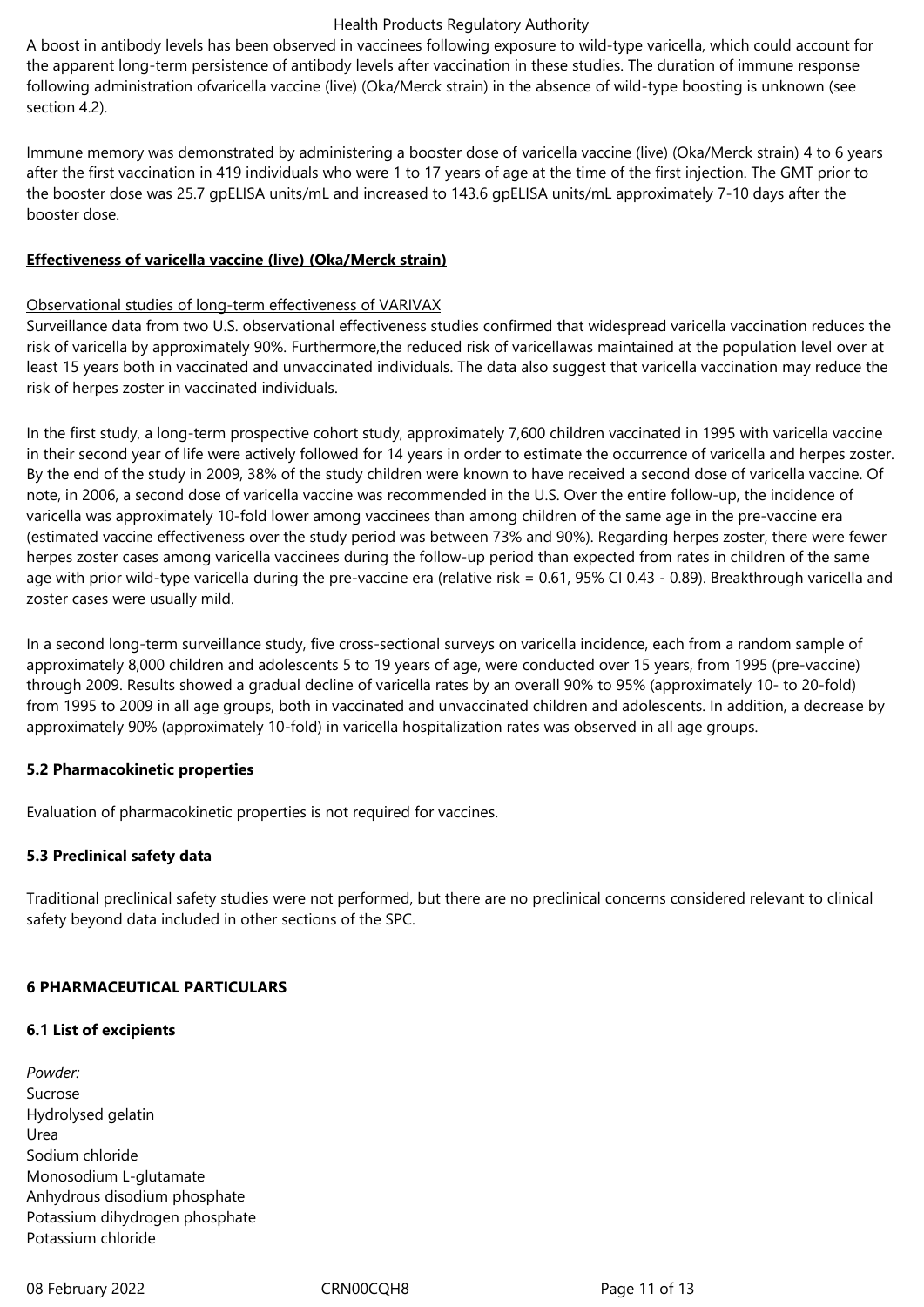For information regarding residual components in trace quantities, see sections 2, 4.3 and 4.4.

#### *Solvent:* Water for Injections

### **6.2 Incompatibilities**

The vaccine must not be mixed with other medicinal products.

#### **6.3 Shelf life**

#### **2 years.**

After reconstitution, the vaccine should be used immediately. However, the in-use stability has been demonstrated for 30 minutes between  $+20^{\circ}$ C and  $+25^{\circ}$ C.

#### **6.4 Special precautions for storage**

Store and transport refrigerated ( $2^{\circ}$ C -  $8^{\circ}$ C). Keep vial in the outer carton to protect from light.

#### **Do not freeze.**

For storage conditions after the reconstitution of the medicinal product, see section 6.3.

#### **6.5 Nature and contents of container**

*Vial*

Powder in a 3 mL vial (Type I glass) with stopper (butyl rubber) and flip-off cap (aluminum).

#### *Pre-filled syringe*

Solvent in a 1 mL pre-filled syringe (Type I glass) with plunger stopper (chlorobutyl rubber) and tip cap (styrene-butadiene rubber), without needle.

Solvent in a 1 mL pre-filled syringe (Type I glass) with plunger stopper (chlorobutyl rubber) and tip cap (styrene-butadiene rubber), with 2 separate needles in the blister.

Pack of one and ten doses.

Not all pack sizes may be marketed.

#### **6.6 Special precautions for disposal and other handling**

Before reconstitution, the vial contains a white to off-white powder and the pre-filled syringe contains a clear, colourless liquid solvent. The reconstituted vaccine is a clear, colourless to pale yellow liquid.

Avoid contact with disinfectants.

To reconstitute the vaccine, use only the solvent provided in the pre-filled syringe.

It is important to use a separate sterile syringe and needle for each patient to prevent transmission of infectious agents from one individual to another.

One needle should be used for reconstitution and a separate, new needle for injection.

#### *Directions for the vaccine preparation*

To attach the needle, it should be firmly placed on the tip of the syringe and secured by rotating a quarter of a turn (90°).

08 February 2022 CRN00CQH8 CRNOCCH8 Page 12 of 13